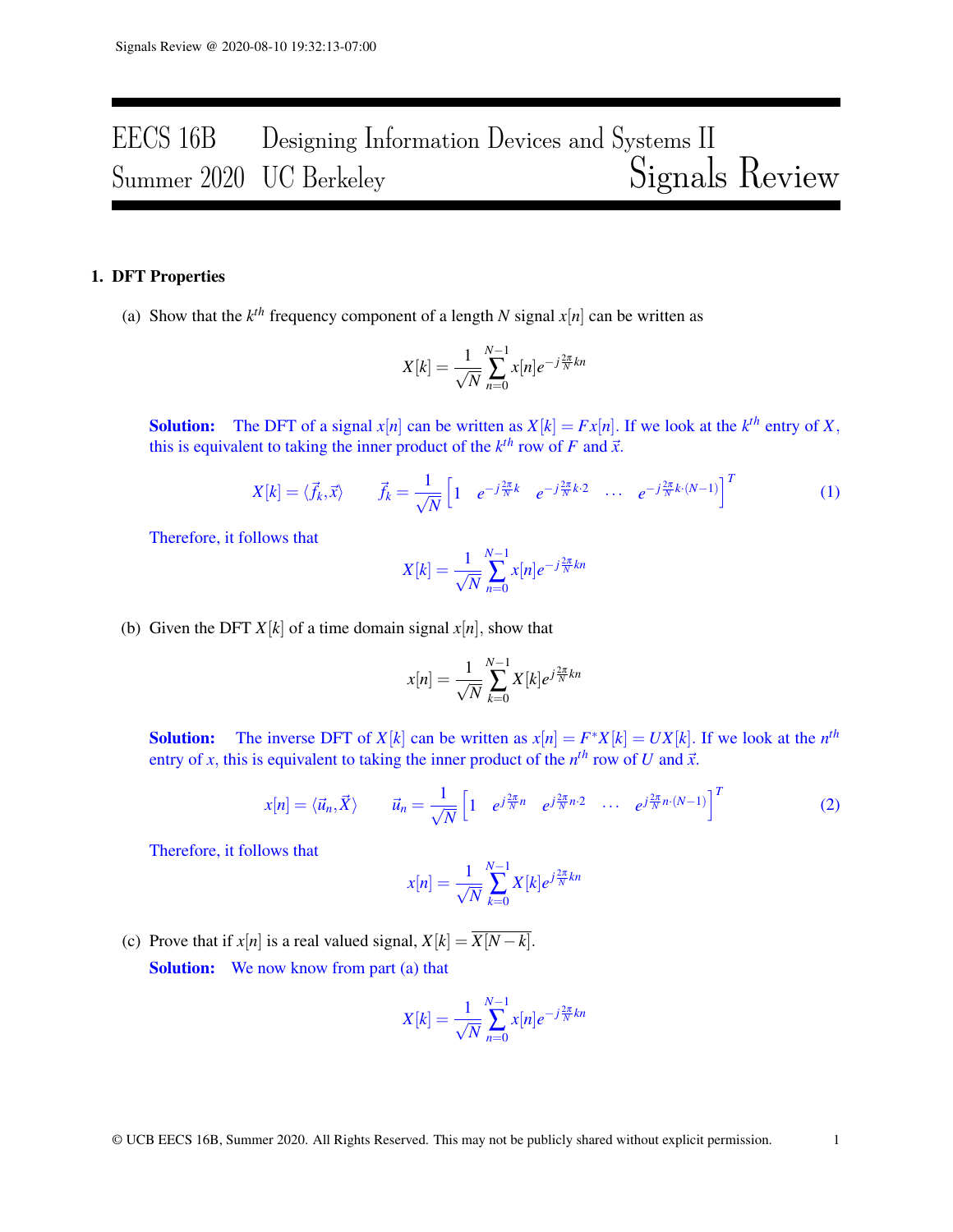This means that  $X[-k] = X[N-k]$  will be

$$
X[N-k] = \frac{1}{\sqrt{N}} \sum_{n=0}^{N-1} x[n] e^{-j\frac{2\pi}{N}(N-k)\cdot n}
$$

$$
= \frac{1}{\sqrt{N}} \sum_{n=0}^{N-1} x[n] e^{j\frac{2\pi}{N}k\cdot n}
$$

Therefore the complex conjugate of  $X[N - k]$  will be

$$
\overline{X[N-k]} = \frac{1}{\sqrt{N}} \sum_{n=0}^{N-1} x[n] e^{-j\frac{2\pi}{N}kn} = X[k]
$$

(d) Prove that if  $x[n]$  is real and  $x[n] = x[N - n]$ , then all of the DFT coefficients  $X[k]$  are real. **Solution:** Let start with the defintion of the DFT and look at the conjugate  $\overline{X[k]}$ .

$$
\overline{X}[k] = \frac{1}{\sqrt{N}} \sum_{n=0}^{N-1} \overline{x[n]} e^{j\frac{2\pi}{N}kn}
$$

Since *x*[*n*] is real and *x*[*n*] = *x*[*N* − *n*] we shall substitute  $\overline{x[n]} = x[N - n]$ .

$$
= \frac{1}{\sqrt{N}} \sum_{n=0}^{N-1} x[N-n] e^{j\frac{2\pi}{N}kn}
$$

Defining the variable  $m = N - n$ , we change variables in our summation to

$$
=\frac{1}{\sqrt{N}}\sum_{m=0}^{N-1}x[m]e^{j\frac{2\pi}{N}k(N-m)}
$$

Since  $e^{j2\pi} = 1$ , it follows that

$$
=\frac{1}{\sqrt{N}}\sum_{m=0}^{N-1}x[m]e^{-j\frac{2\pi}{N}m}=X[k]
$$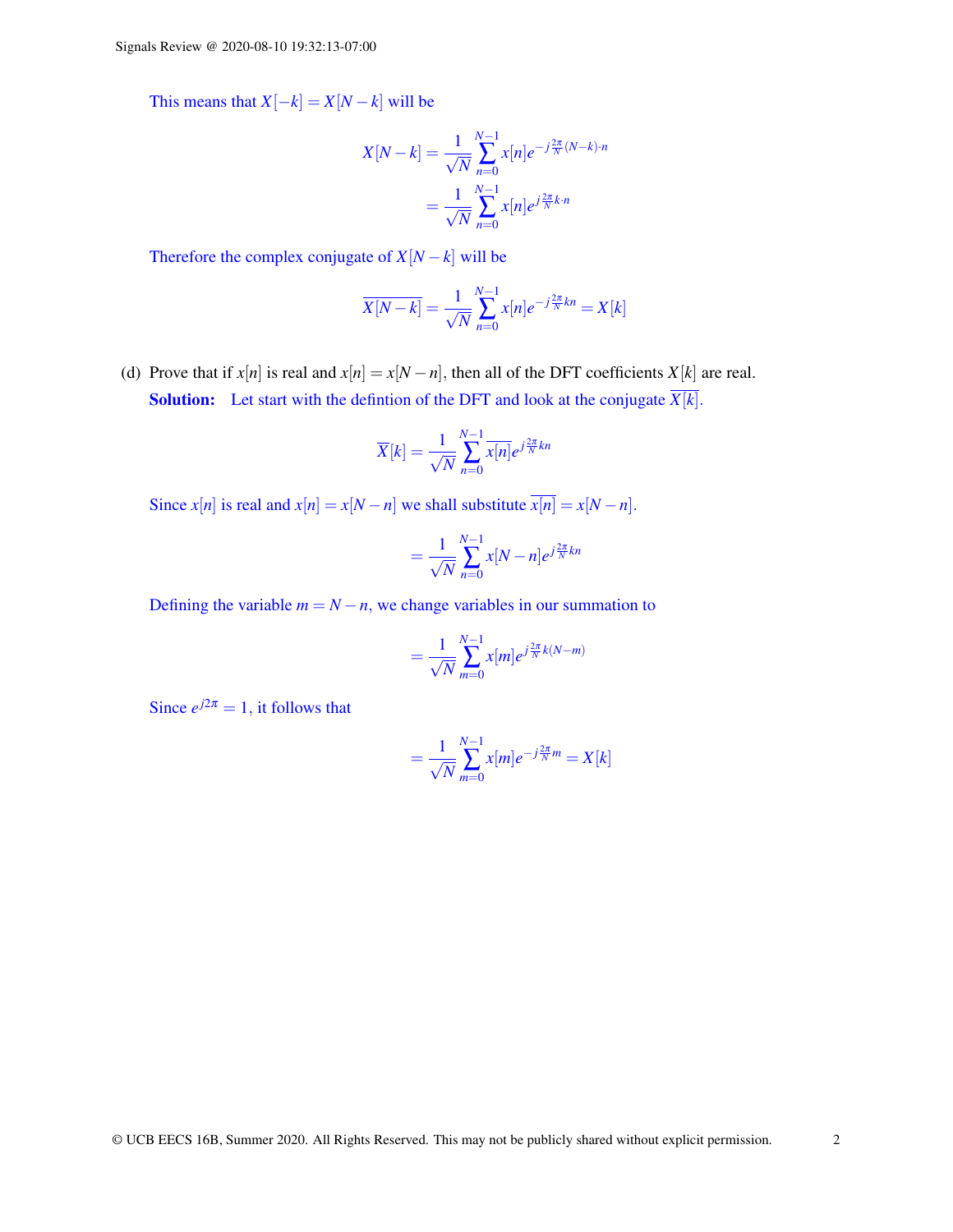# 2. DFT Basics

Compute the 5 point DFT of the following signals

$$
(a) x_1[n] = \begin{bmatrix} 0 & 1 & 0 & 0 & 0 \end{bmatrix}.
$$



**Solution:** We can compute the frequency components by multiplying by the matrix  $F = U^*$ . Since  $x_1[n]$  is zero for  $\neq 1$ , the frequency components will be the second column of *F*.

$$
X_1[k] = Fx_1[n] = \frac{1}{\sqrt{5}} \begin{bmatrix} 1 & e^{-j\frac{2\pi}{5}} & e^{-j\frac{2\pi}{5} \cdot 2} & e^{-j\frac{2\pi}{5} \cdot 3} & e^{-j\frac{2\pi}{5} \cdot 4} \end{bmatrix}
$$

The magnitude and phase of  $X_1$  as plotted below

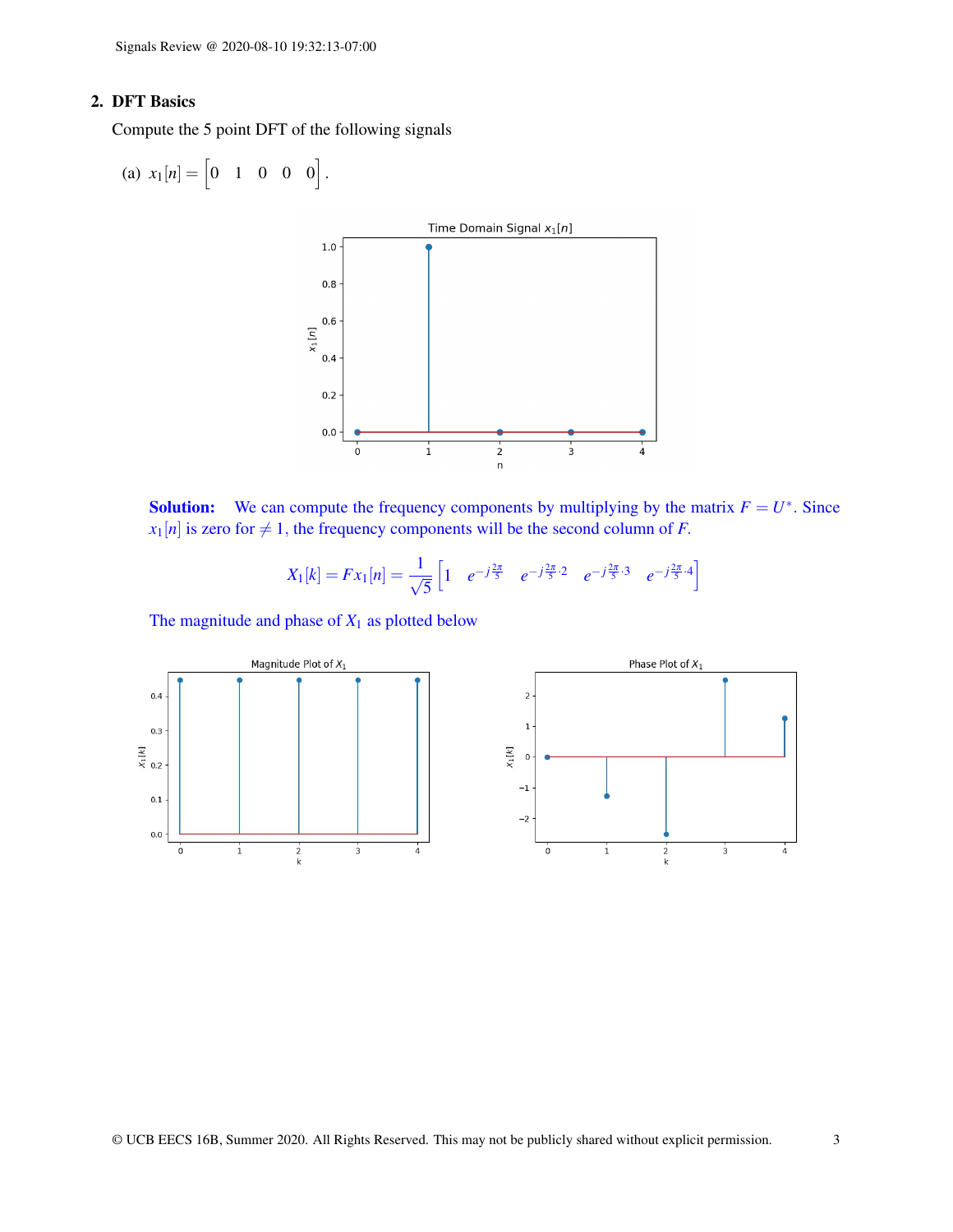$$
(b) x_2[n] = \begin{bmatrix} 2 & 2 & 2 & 2 & 2 \end{bmatrix}.
$$



**Solution:** Since  $x_2[n] = 2$ √  $5u_0[n]$  where  $u_0$  is the DC component DFT basis vector, the frequency components must be √

$$
X_2[k] = \begin{cases} 2\sqrt{5} & k = 0. \\ 0 & k \neq 0. \end{cases}
$$

The magnitude and phase of *X*<sup>2</sup> as plotted below

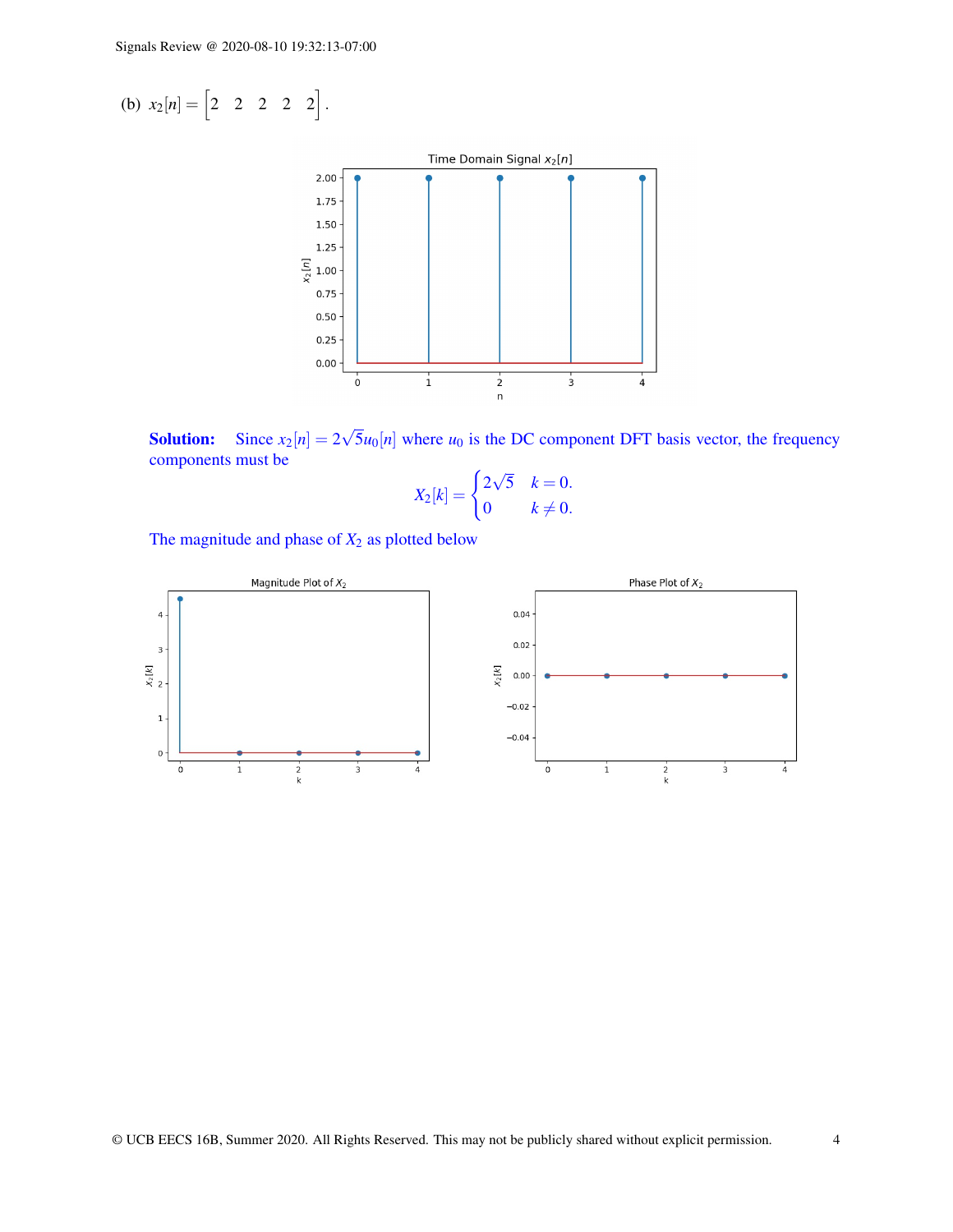(c) 
$$
x_3[n] = \sin\left(\frac{2\pi}{5}n\right)
$$
.



Solution:

$$
\sin\left(\frac{2\pi}{5}n\right) = \frac{1}{2j}e^{j\frac{2\pi}{5}n} - \frac{1}{2j}e^{-j\frac{2\pi}{5}n}
$$

$$
u_k[n] = \frac{1}{\sqrt{5}}e^{j\frac{2\pi}{5}kn}
$$

$$
\vec{x}_3 = \frac{\sqrt{5}}{2j}(\vec{u}_1 - \vec{u}_4)
$$

$$
X_3[k] = \begin{cases} \frac{-\sqrt{5}j}{2} & k = 1\\ \frac{\sqrt{5}j}{2} & k = 4\\ 0 & k \neq 1, 4. \end{cases}
$$

The magnitude and phase of *X*<sup>3</sup> as plotted below

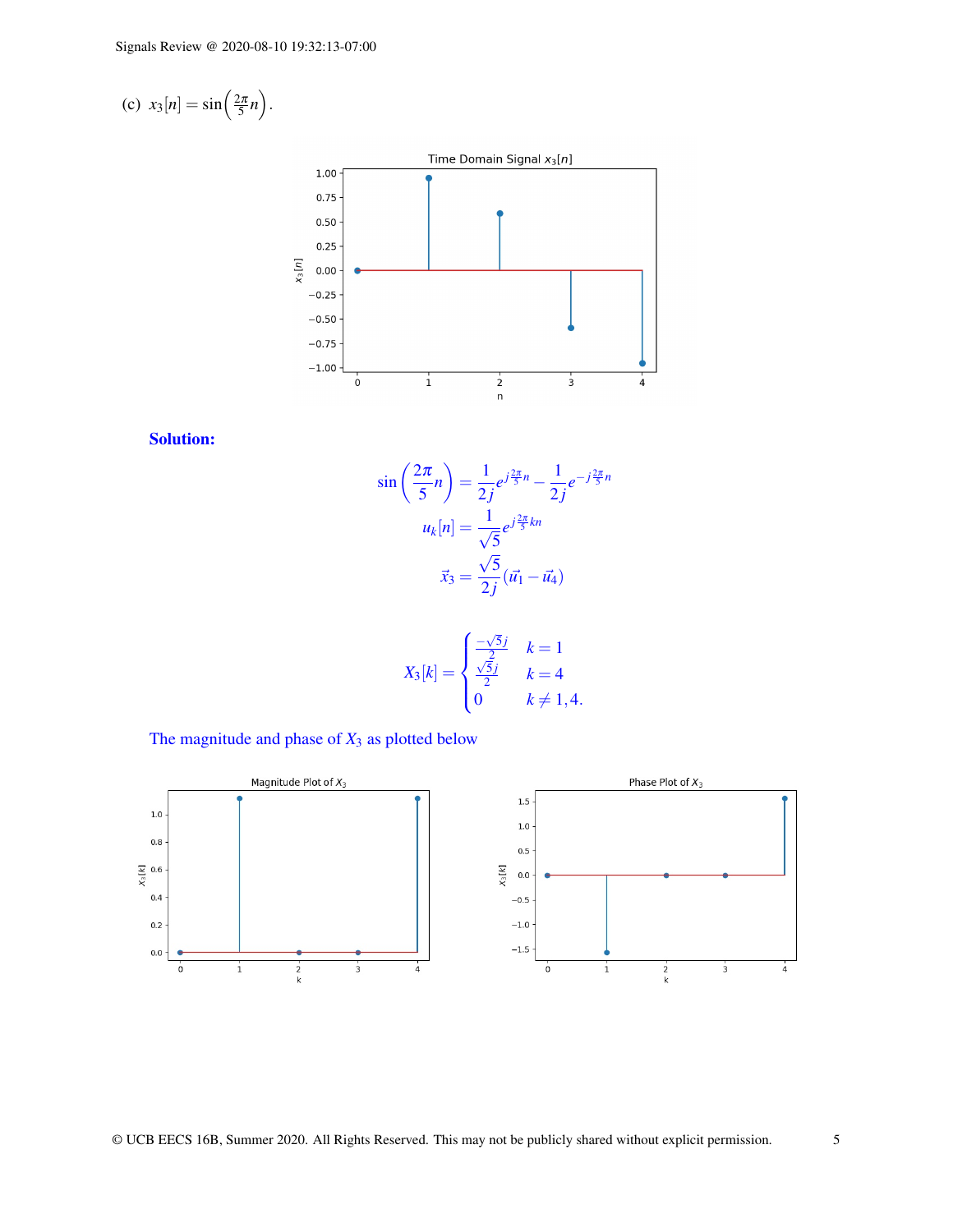Now compute the 5 point inverse DFT given the following frequency components

(d) 
$$
X_4[k] = \begin{bmatrix} 0 & 1 & 0 & 0 & 0 \end{bmatrix}
$$
.  
\n
$$
\begin{array}{c}\n 1.0 \\
\frac{1.0}{3} \\
\frac{2}{3} \\
0.4 \\
\frac{0.2}{0} \\
0.0\n \end{array}
$$
\nFrequency Components  $X_4[k]$   
\n $0.8$   
\n $0.2$   
\n $0.2$   
\n $k$   
\n3

**Solution:** We can compute the time domain signal by multiplying by the matrix  $F^* = U$ . Since  $x_4[n]$  is zero for  $\neq 1$ , the time components will be the second column of *U*.

$$
x_4[n] = U X_4[k] = \frac{1}{\sqrt{5}} \begin{bmatrix} 1 & e^{j\frac{2\pi}{5}} & e^{j\frac{2\pi}{5} \cdot 2} & e^{j\frac{2\pi}{5} \cdot 3} & e^{j\frac{2\pi}{5} \cdot 4} \end{bmatrix}
$$

The magnitude and phase of  $x_4[n]$  are plotted below

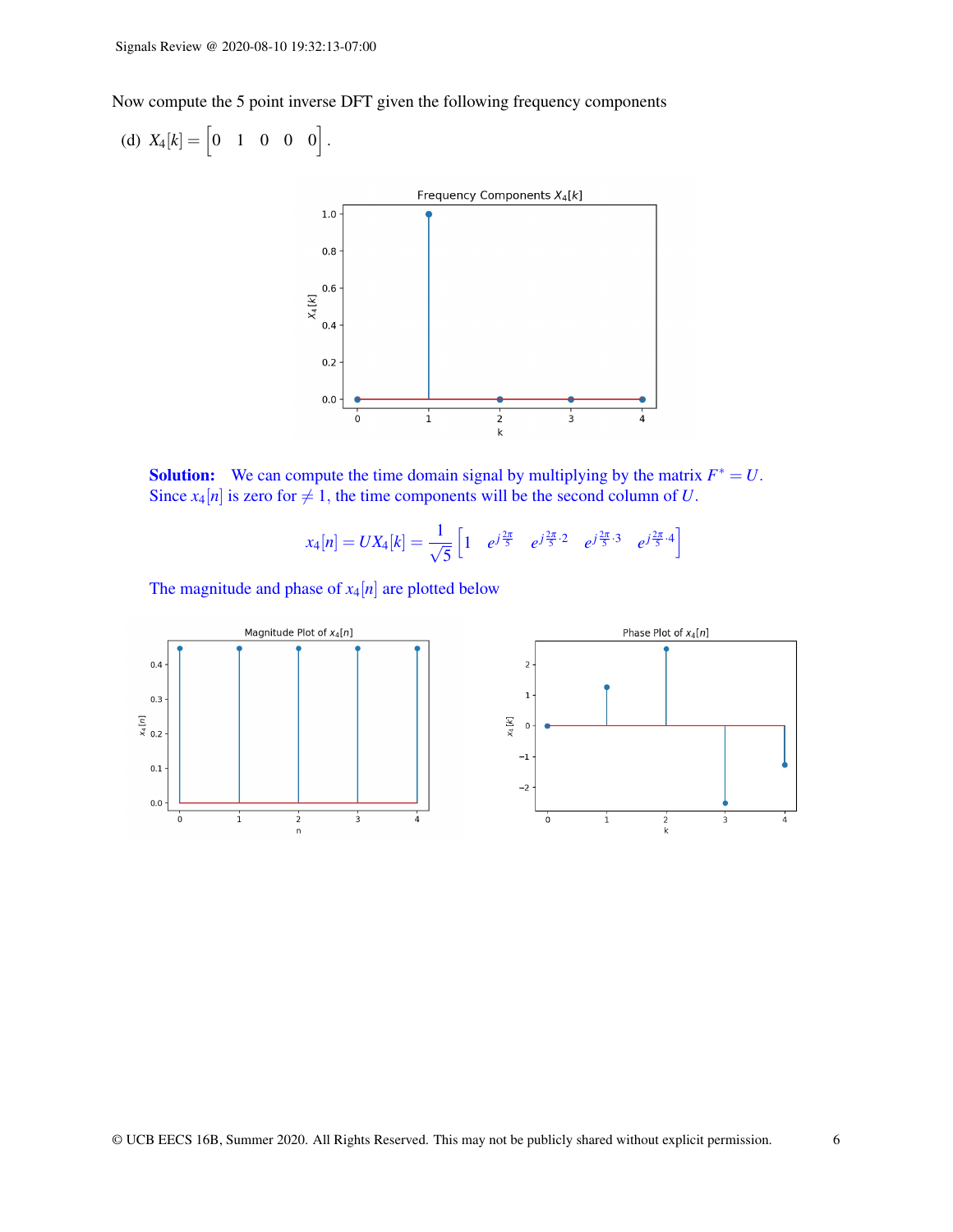(e) 
$$
X_5[k] = [0 \ 1 \ 1 \ 1 \ 1]
$$
.



**Solution:** One way finding  $x_5[n]$  is to realize that  $X_5[n]$  is real and even meaning  $x_5[n]$  is real and even. We'll show the derivation of its DFT in the next part.

Alternatively, we can compute the IDFT using the summation formula

$$
x[n] = \frac{1}{\sqrt{5}} \sum_{k=0}^{N-1} X[k] e^{j\frac{2\pi}{5}kn}
$$
  
\n
$$
= \frac{1}{\sqrt{5}} \left( e^{j\frac{2\pi}{5}n} + e^{j\frac{4\pi}{5}n} + e^{j\frac{6\pi}{5}n} + e^{j\frac{8\pi}{5}n} \right) = \frac{1}{\sqrt{5}} e^{j\frac{2\pi}{5}n} \frac{1 - e^{j\frac{8\pi}{5}n}}{1 - e^{j\frac{2\pi}{5}n}}
$$
Geometric Sum Formula  
\n
$$
= \frac{1}{\sqrt{5}} e^{j\frac{2\pi}{5}n} \frac{e^{j\frac{4\pi}{5}n}}{e^{j\frac{\pi}{5}n}} \frac{e^{-j\frac{4\pi}{5}} - e^{j\frac{4\pi}{5}}}{e^{-j\frac{\pi}{5}n} - e^{j\frac{\pi}{5}n}} = \frac{1}{\sqrt{5}} e^{j\pi n} \frac{\sin\left(\frac{4\pi}{5}n\right)}{\sin\left(\frac{\pi}{5}n\right)}
$$
Factor to pull out a sin  
\n
$$
= \frac{(-1)^n \sin\left(\frac{4\pi}{5}n\right)}{\sqrt{5} \sin\left(\frac{\pi}{5}n\right)}
$$

This is valid for all  $n \neq 0$ . When  $n = 0$ ,

$$
x[0] = \frac{1}{\sqrt{5}} \sum_{k=0}^{N-1} X[k] = \frac{4}{\sqrt{5}}
$$

The real signal  $x_5[n]$  is plotted below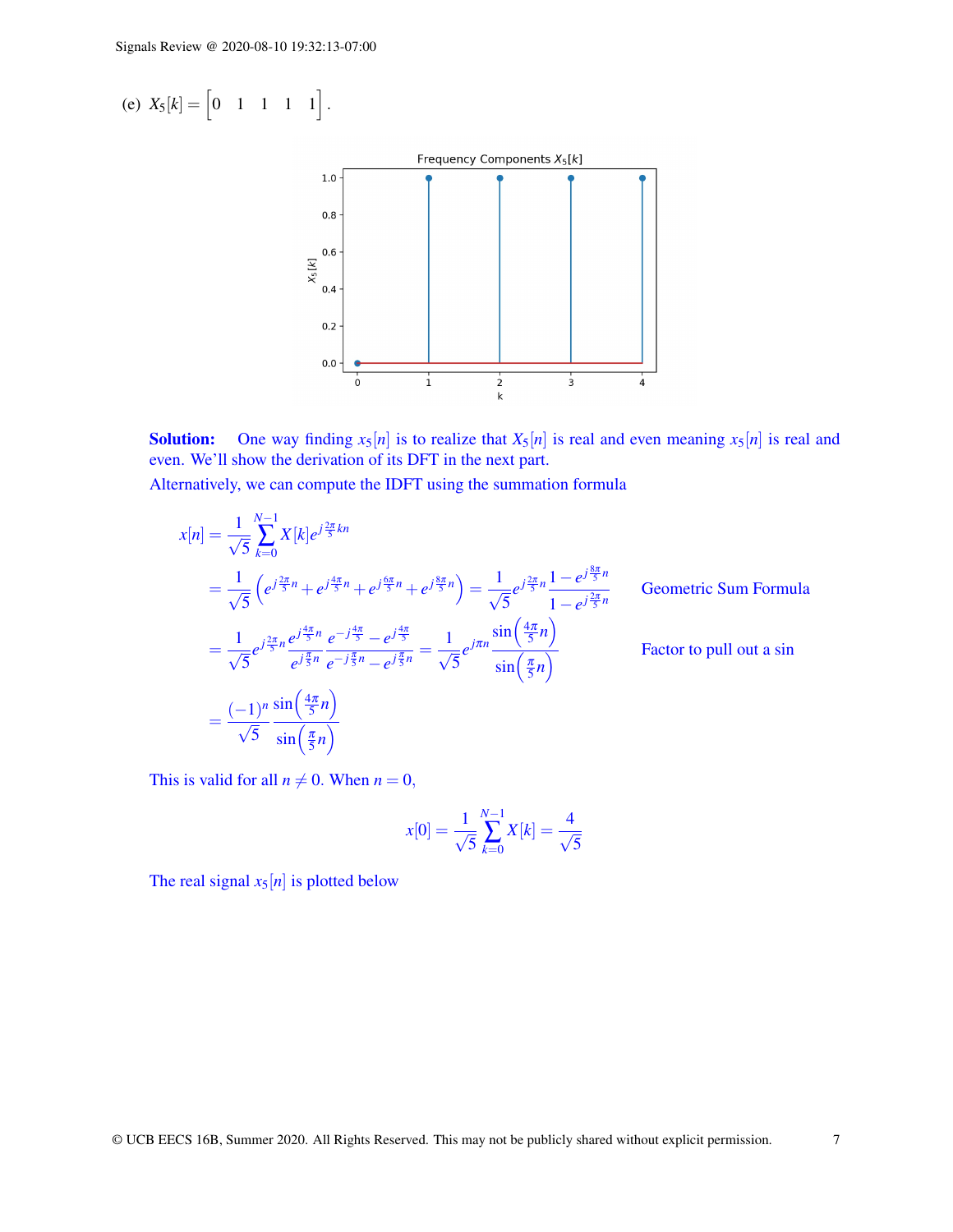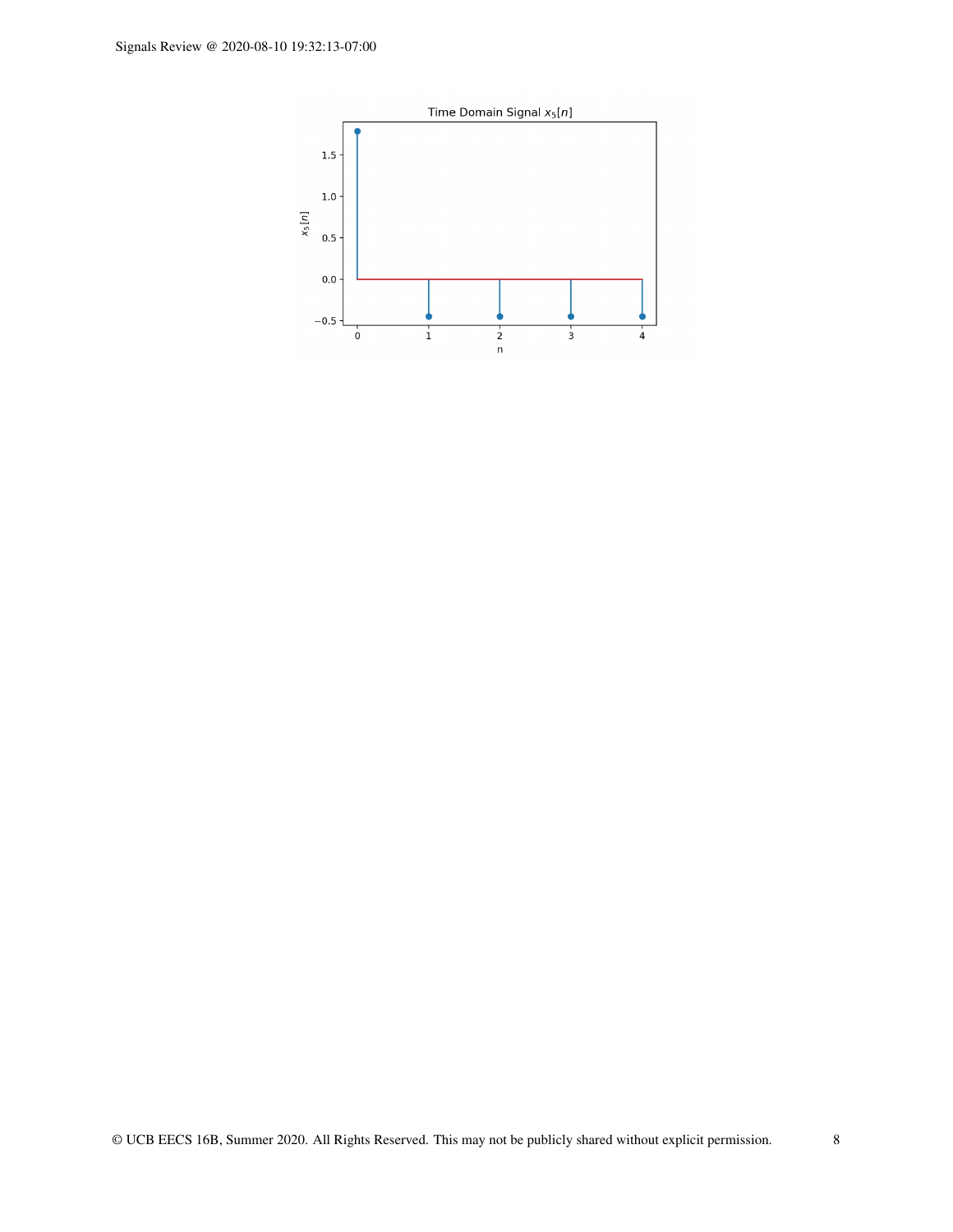(f) 
$$
X_6[k] = \cos\left(\frac{2\pi}{5}k\right)
$$
.



**Solution:** We can try to compute this using the IDFT matrix  $F^* = U$ . However, since  $X_6$  is real and even,  $x_6$  will be real and even. This implies that

| $x_6[n] = F^*X_6[k]$     | <b>IDFT</b> Formula    |
|--------------------------|------------------------|
| $x_6[n] = \bar{F}X_6[k]$ | $F$ is symmetric       |
| $x_6[n] = FX_6[k]$       | Conjugating both sides |
| $x_6[n] = FX_6[k]$       | $x[n]$ is real         |

Therefore, the IDFT of  $X_6[k]$  is equal to its DFT.

$$
x_6[n] = \begin{cases} \frac{\sqrt{5}}{2} & k = 1, 4 \\ 0 & k \neq 1, 4. \end{cases}
$$

The real signal  $x_6[n]$  is plotted below

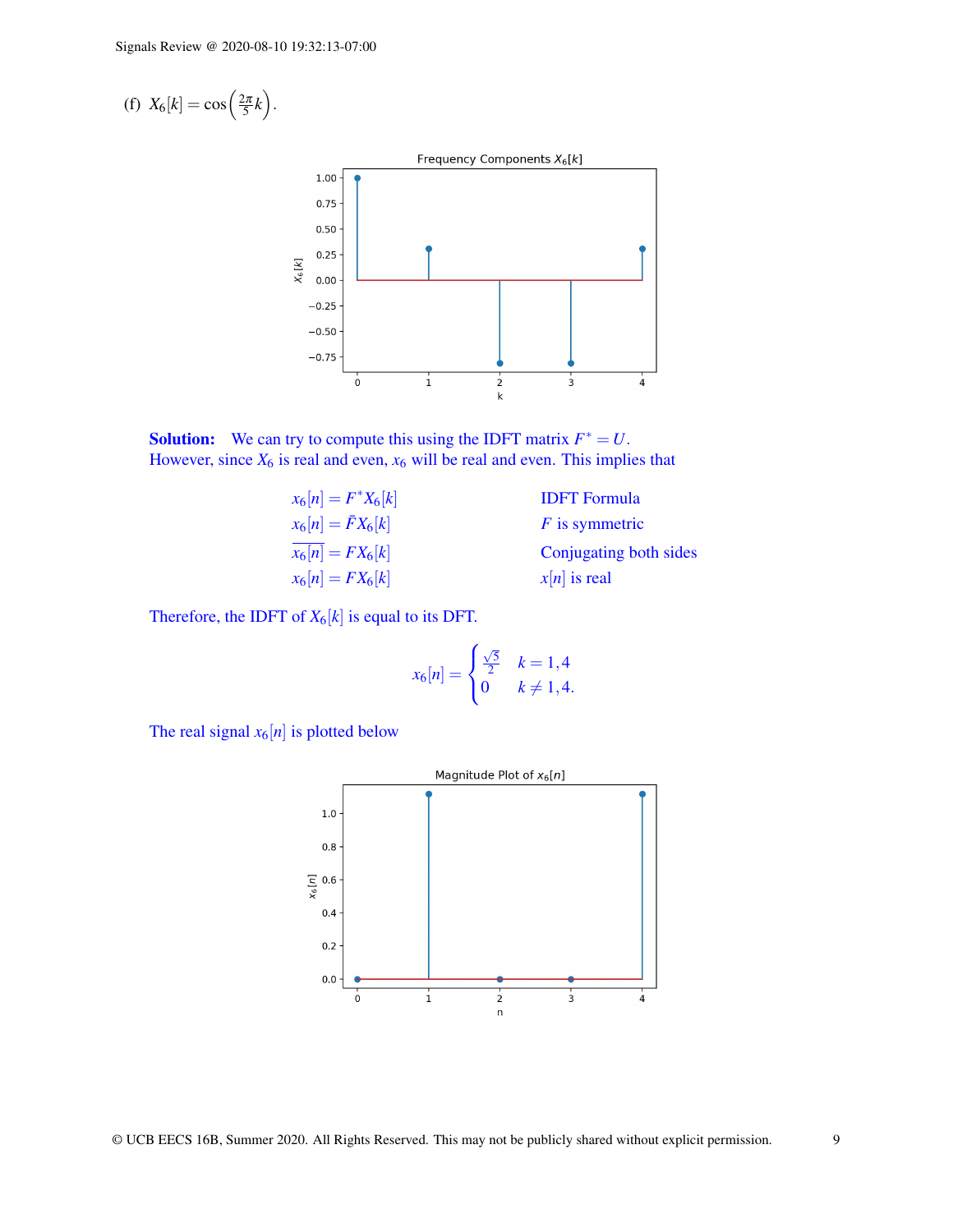## 3. DFT and Finite Sequences (X points)

Consider a system  $A\{\vec{x}\}\$  which operates on length-8 sequences.



This system:

- 1) computes the  $DFT_8$  of the sequence,
- 2) multiplies the first 4 elements ( $k = 0, 1, 2, 3$ ) by  $-j$  and the next 4 elements ( $k = 4, 5, 6, 7$ ) by *j*, and
- 3) computes the IDFT $_8$  of the result.

## (a) Is the system linear?

Solution: This system is linear since it can be modeled as matrix multiplications

$$
\vec{y} = F^* \begin{bmatrix} -j & & & & & & \\ & -j & & & & & \\ & & -j & & & & \\ & & & -j & & & \\ & & & & j & & \\ & & & & & j & & \\ & & & & & & j \end{bmatrix} F \vec{x}
$$

We will refer to this diagonal matrix as *D* in the later parts.

(b) The system is applied on an input sequence  $x[n] = \sin(\frac{\pi}{4}n)$ ,  $0 \le n < 8$ . What is  $y[n]$ , the output of the system? Full credit will only be given to the simplest expression.

**Solution:** Since  $x[n] = \frac{1}{2j}e^{j\frac{2\pi}{8}} - \frac{1}{2j}e^{-j\frac{2\pi}{8}}$ , its DFT is

$$
X[k] = \begin{bmatrix} 0 & \frac{\sqrt{8}}{2j} & 0 & 0 & 0 & 0 & -\frac{\sqrt{8}}{2j} \end{bmatrix}
$$

Applying the matrix multiplication, get

$$
D[k] = \begin{bmatrix} 0 & -\frac{\sqrt{8}}{2} & 0 & 0 & 0 & 0 & \frac{\sqrt{8}}{2} \end{bmatrix}
$$

Lastly, taking the IDFT, we see that

$$
x[n] = F^*D[k] = -\cos\left(\frac{\pi}{4}n\right)
$$

(c) We apply two such systems in series to an *arbitrary sequence*  $x[n], 0 \le n < 8$ :

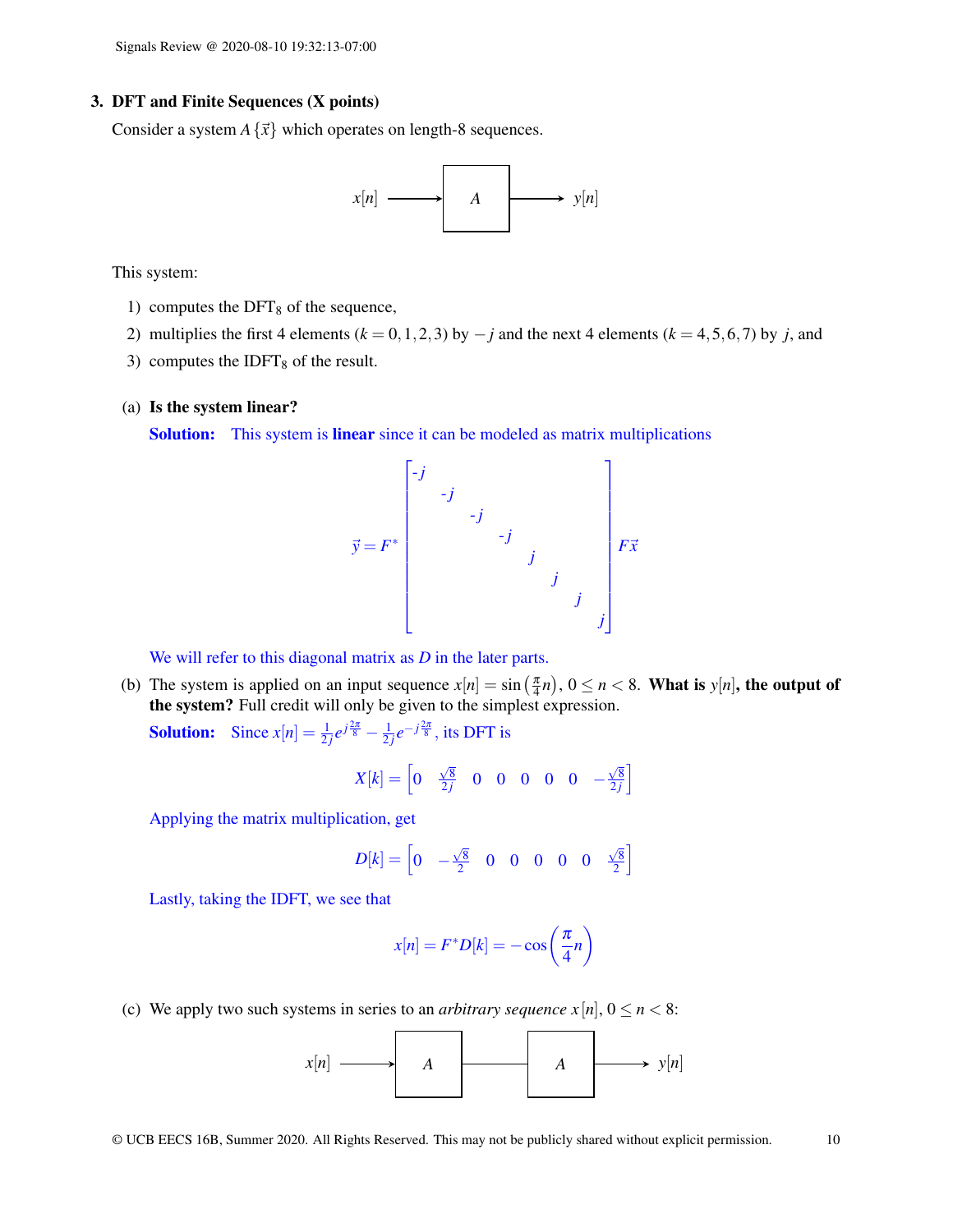Express  $y[n]$  in terms of  $x[n]$ . Full credit will only be given to the simplest expression. Solution:

$$
\vec{y} = A^2 \vec{x} = F^* D F F^* D F \vec{x}
$$

$$
= F^* D^2 F \vec{x} = -F^* F \vec{x}
$$

$$
= -\vec{x}
$$

Note that  $D^2$  is a diagonal matrix of entries  $-1$ . Therefore we conclude that  $y[n] = -x[n]$ .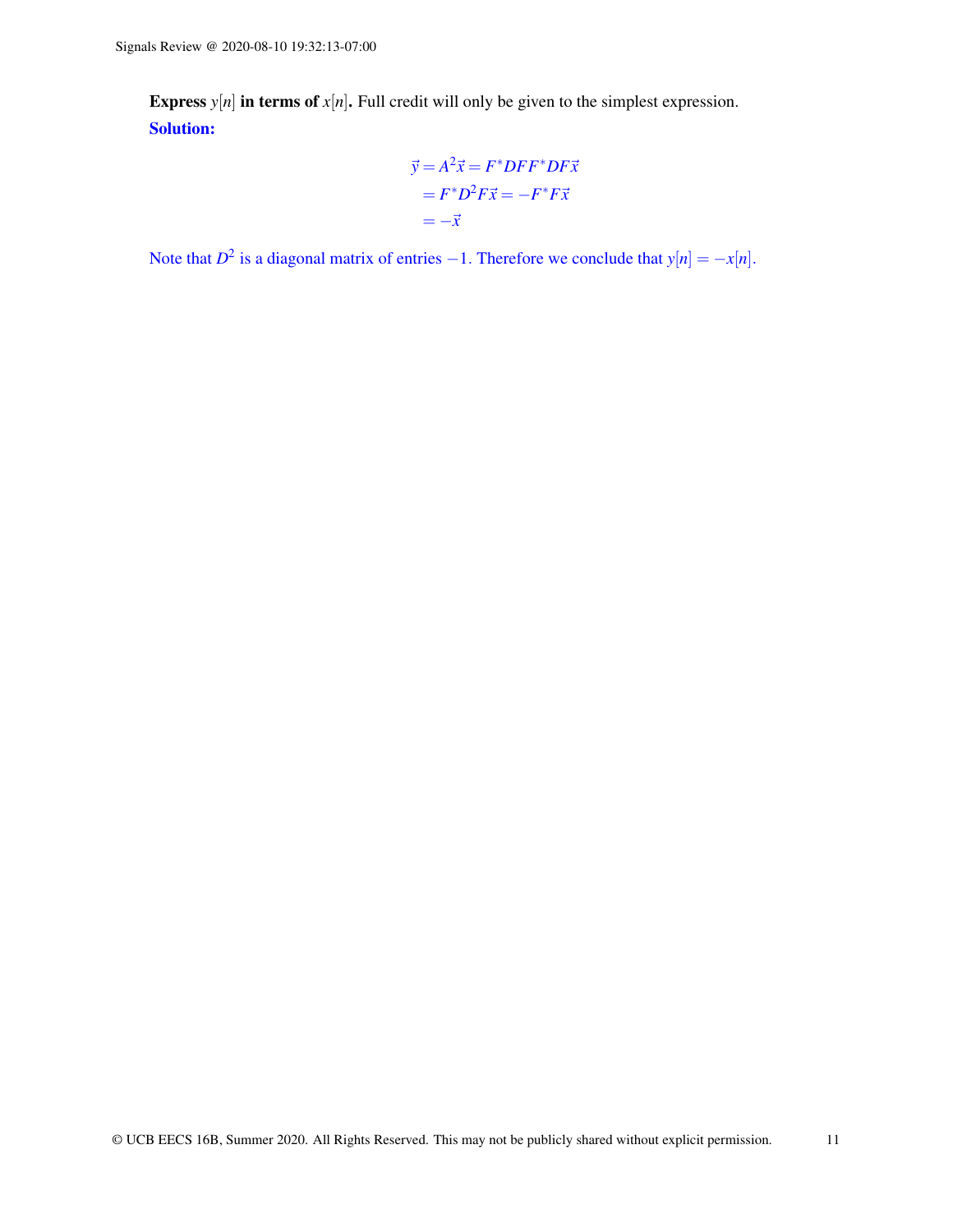## 4. Integration by Convolution

Consider the following system that acts as a discrete-time integrator.

$$
y[n] - y[n-1] = x[n] \tag{3}
$$

We will assume that  $y[n] = 0$  for  $n < 0$ .

## (a) Show that this system is LTI.

Solution:

# (i) Linearity:

• Scaling:

Let *x*[*n*] be an input with output *y*[*n*]. Then if we input  $\hat{x}[n] = \alpha x[n]$ ,

$$
\hat{x}[n] = \alpha x[n] = \alpha (y[n] - y[n-1]) = \alpha y[n] - \alpha y[n-1]
$$

This implies that  $\hat{y}[n] = \alpha y[n]$ .

• Additivity:

Let  $x_1[n]$  and  $x_2[n]$  be inputs with outputs  $y_1[n]$  and  $y_2[n]$ . Then if we input  $\hat{x}[n] = (x_1 + x_2)[n]$ ,

$$
\hat{x}[n] = x_1[n] + x_2[n] = y_1[n] - y_1[n-1] + y_2[n] - y_2[n-1]
$$
  
=  $y_1[n] + y_2[n] - y_1[n-1] - y_2[n-1]$ 

This shows that  $\hat{y}[n] = y_1[n] + y_2[n]$  is the output.

(ii) Time-Invariance

Let  $\hat{x}[n] = x[n - n_0]$  be a delayed input signal. We see that

$$
\hat{x}[n] = x[n - n_0] = y[n - n_0] - y[n - n_0 - 1]
$$

As a result, the output  $\hat{y}[n]$  must be  $\hat{y}[n] = y[n - n_0]$ .

(b) What is the system's imuplse response?

Solution:

$$
h[0] - h[-1] = \delta[0]
$$
  
\n
$$
h[n] - h[n-1] = \delta[n] \quad \text{for } n > 0
$$
  
\n
$$
\implies h[0] = 1 \qquad h[n] = h[n-1] \quad \text{for } n > 0
$$

We conclude by saying that  $h[n]$  is the unit step function  $u[n]$ .

(c) Suppose we input the unit step 
$$
x[n] = u[n] = \begin{cases} 1 & n \ge 0 \\ 0 & n < 0 \end{cases}
$$
. What is the output  $y[n]$ ?

Solution:

$$
y[n] = \sum_{k=-\infty}^{\infty} x[k]h[n-k] = \sum_{k=0}^{\infty} h[k]x[n-k]
$$
Convolution is commutative  

$$
= \sum_{k=0}^{\infty} x[n-k]
$$

$$
h[k] = 1 \text{ for } k \ge 0.
$$

$$
= \sum_{k=0}^{n} x[k]
$$

$$
x[n-k] = 0 \text{ for } k > n.
$$

$$
= \sum_{k=0}^{n} 1 = n+1
$$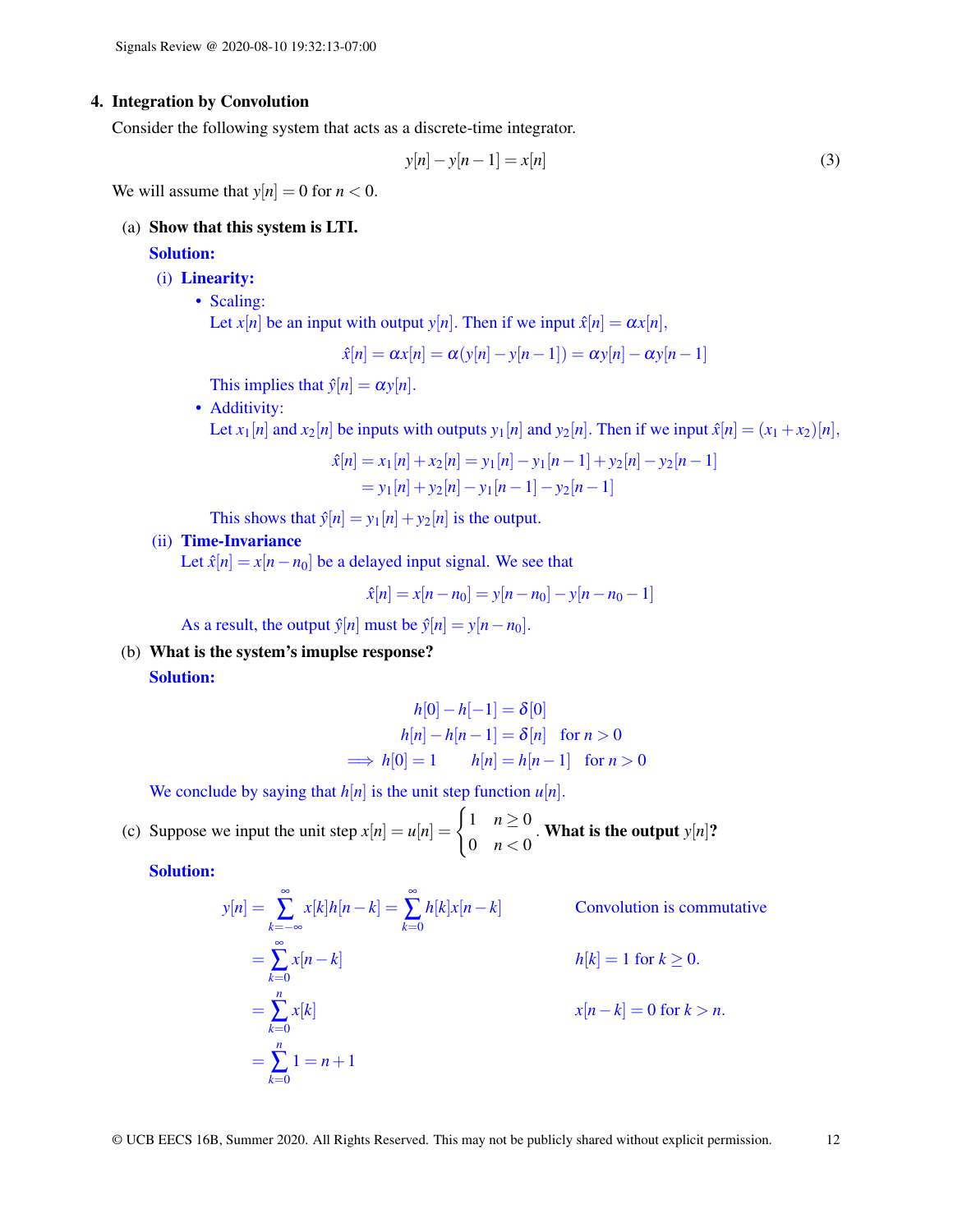(d) Now let's create a new system of the following model



where each  $H_{int}$  represents one integrator system. How can we express the input-output relationship of  $x[n]$  and  $y[n]$ ?

**Solution:** The output of the first system is  $y_1[n] = (x * h)[n]$ . This is the output to the second system which will have output  $y[n] = (y_1 * h_{int})[n] = ((x * h_{int}) * h_{int})[n]$ .

Since convolution is associative, we can write out the input-output relation as

$$
y[n] = x[n] * (h_{int} * h_{int})[n]
$$

### (e) What is the impulse response of this new system?

**Solution:**  $\delta[n]$  is the convolution identity. Therefore,  $h[n] = (\delta * (h_{int} * h_{int}))[n] = (h_{int} * h_{int})[n]$ . We know that  $h_{int}[n] = u[n]$  so from part (c),  $h[n] = n + 1$ .

(f) If we input  $x[n] = u[n]$  to this new system, what would the output  $y[n]$  be? *Hint: What is the integrator system doing? If you aren't sure, look back at part (c).*

**Solution:** The integrator system sums all of the values of  $x[n]$  for  $0 \le k \le n$ . Therefore, the output to this system can be represented as

$$
y[n] = \sum_{i=1}^{n} (n+1) = \sum_{i=1}^{n} n + \sum_{i=1}^{n} 1
$$
  
= 
$$
\frac{(n+1)(n)}{2} + n + 1 = \frac{(n+2)(n+1)}{2}
$$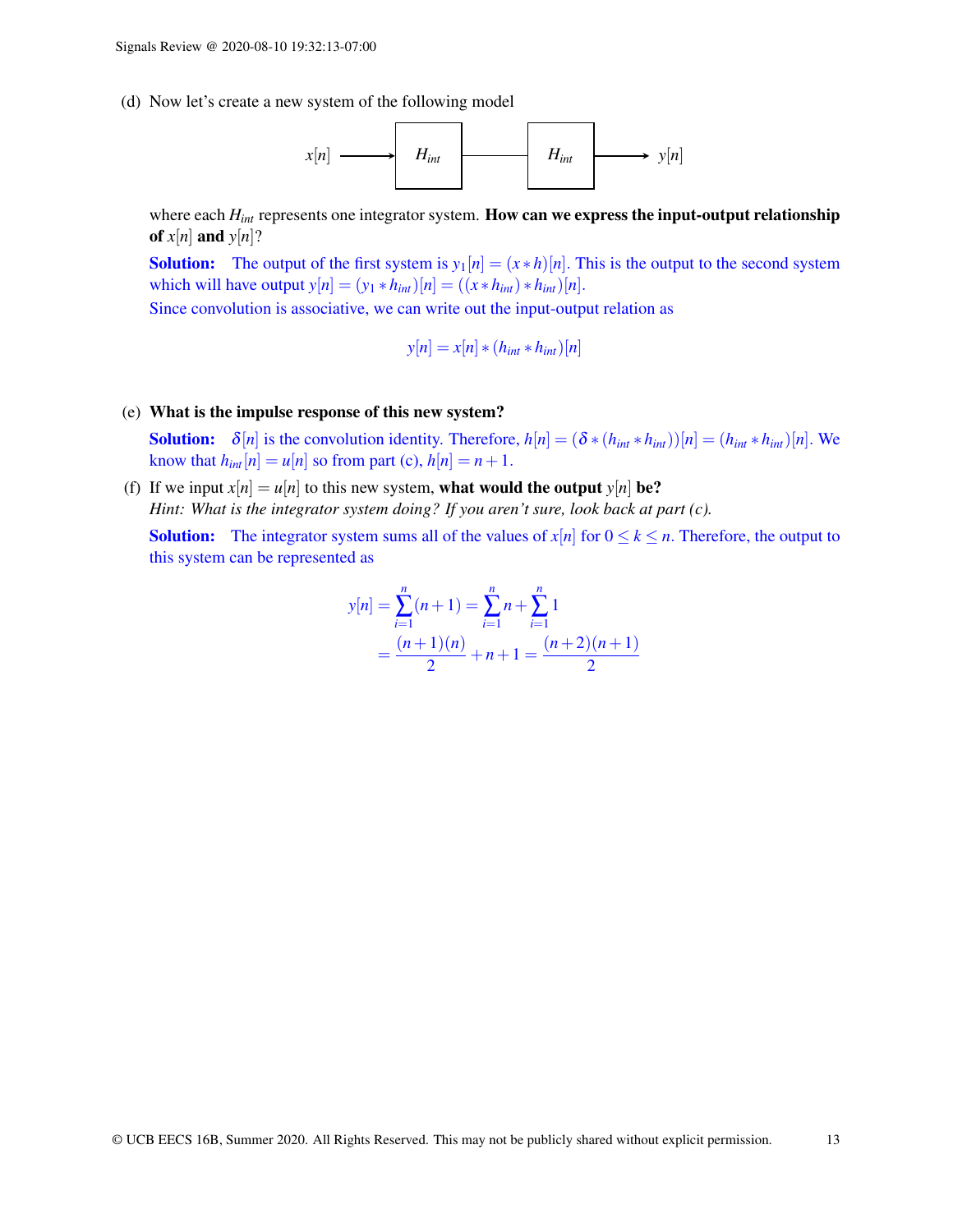## 5. Stability of State Space Systems (X points)

Consider a discrete time state space system

$$
\vec{x}[n+1] = \mathbf{A}\vec{x}[n].
$$

For which of the following possible matrices A is the system stable? Explain your answers.

(a)  $(X<sub>pts</sub>)$ 

$$
\mathbf{A} = \frac{1}{4} \begin{bmatrix} 1 & -1 \\ -1 & 1 \end{bmatrix}
$$
 Stable? Yes / No  
Explanation:

**Solution:**  $\lambda = 0, \frac{1}{2} \implies$  system is stable.

(b) (X pts)

$$
\mathbf{A} = \frac{1}{2} \begin{bmatrix} 1 & 0 & -1 & 0 \\ 0 & 1 & 0 & -1 \\ -1 & 0 & 1 & 0 \\ 0 & -1 & 0 & 1 \end{bmatrix}
$$
 Stable? Yes / No  
Explanation:

**Solution:** This is a circulant matrix of the signal  $x[n] = \frac{1}{2}$  $\frac{1}{2}$  0  $-\frac{1}{2}$  $\frac{1}{2}$  0. Therefore, its eigenvalues will the  $\sqrt{N}$  times the DFT coefficients  $X[k]$ .

$$
x[n] = \frac{1}{2}\cos\left(\frac{2\pi}{4}n\right) \implies X[k] = \begin{bmatrix} 0 & \frac{1}{2} & 0 & \frac{1}{2} \end{bmatrix}
$$

$$
\lambda_1 = 0 \quad \lambda_2 = 1 \quad \lambda_3 = 0 \quad \lambda_4 = 1
$$

Since  $|\lambda_2| = 1$ , the system is unstable.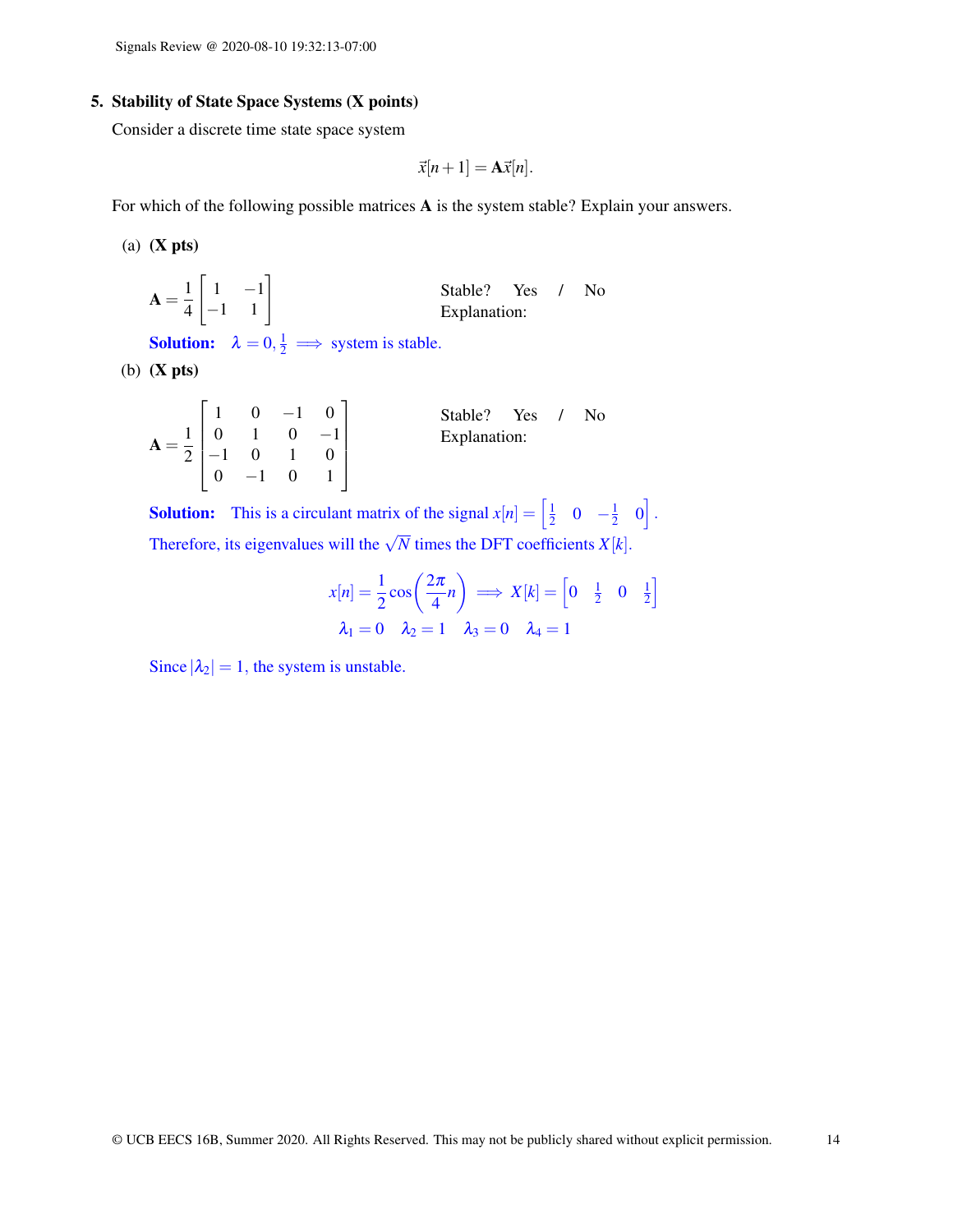For parts (c) and (d), consider a continuous time system

$$
\frac{\mathrm{d}\vec{x}(t)}{\mathrm{d}t} = \mathbf{A}\vec{x}(t).
$$

(c) (X pts)

$$
\mathbf{A} = \begin{bmatrix} -1 & 1 & -1 & 1 & -1 & 1 \\ 1 & -1 & 1 & -1 & 1 & -1 \\ -1 & 1 & -1 & 1 & -1 & 1 \\ 1 & -1 & 1 & -1 & 1 & -1 \\ -1 & 1 & -1 & 1 & -1 & 1 \\ 1 & -1 & 1 & -1 & 1 & -1 \end{bmatrix}
$$
 Stable? Yes / No

Solution: The matrix *A* has rank 1 meaning it has eigenvalues of 0. Therefore, the system is unstable.

(d)  $(X$  pts) Recall that we are still considering the continuous time system.

$$
\mathbf{A} = \begin{bmatrix} -2 & 1 & 0 & -1 \\ -1 & -2 & 1 & 0 \\ 0 & -1 & -2 & 1 \\ 1 & 0 & -1 & -2 \end{bmatrix}
$$
 Stable? Yes / No  
Explanation:

**Solution:** This is a circulant matrix of the signal  $x[n] = \begin{bmatrix} -2 & -1 & 0 & 1 \end{bmatrix}$ . Therefore, its eigenvalues will the  $\sqrt{N}$  times the DFT coefficients *X*[*k*].

$$
X[0] = \frac{1}{2} \sum_{n=0}^{3} x[n] = -1
$$
  
\n
$$
X[1] = \frac{1}{2} \sum_{n=0}^{3} x[n]e^{-j\frac{\pi}{2}n} = -1 - j
$$
  
\n
$$
X[2] = \frac{1}{2} \sum_{n=0}^{3} (-1)^{n} x[n] = -1
$$
  
\n
$$
X[3] = \overline{X[1]} = -1 + j
$$
  
\n
$$
\lambda_1 = -2 \quad \lambda_2 = -2 - 2j \quad \lambda_3 = -2 \quad \lambda_4 = -2 + 2j
$$

Since all eigenvalues have real part less than 0, the system is stable.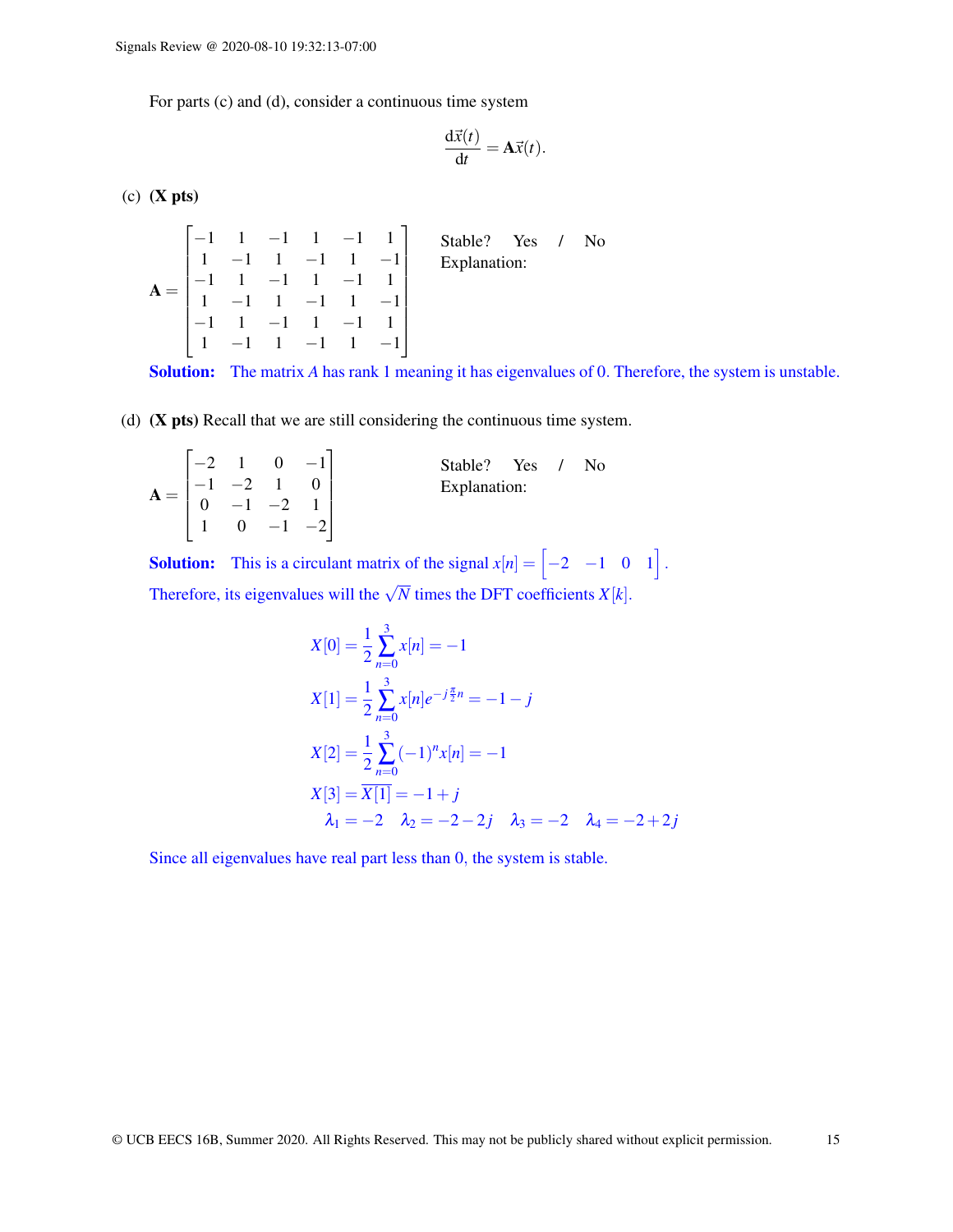## 6. Signals and Systems (X points)

Consider a discrete time observable system

$$
\vec{x}[n+1] = \mathbf{A}\vec{x}[n] + \mathbf{B}u[n]
$$

$$
y[n] = \mathbf{C}\vec{x}[n],
$$

where  $A \in \mathbb{R}^{N \times N}$ ,  $B \in \mathbb{R}^{N \times 1}$ , and  $C \in \mathbb{R}^{1 \times N}$  are *unknown*. The system is in the state  $\vec{x} = \vec{0}$  before any input is applied and is therefore LTI.

(a) (**X** pts) Given the following input-output pairs  $u[n]$  and  $y[n]$ , what is the impulse response  $h[n]$  of the system? Assume that the signals are 0 everywhere else.



**Solution:** Since the system is LTI and  $\delta[n] = \frac{1}{2}(u_1[n] + u_2[n]), h[n] = \frac{1}{2}(y_1[n] + y_2[n]).$  $h[n] = \begin{bmatrix} 1 & 2 & 1 & 0 & 0 & 1 & 0 & 0 & 0 \end{bmatrix}$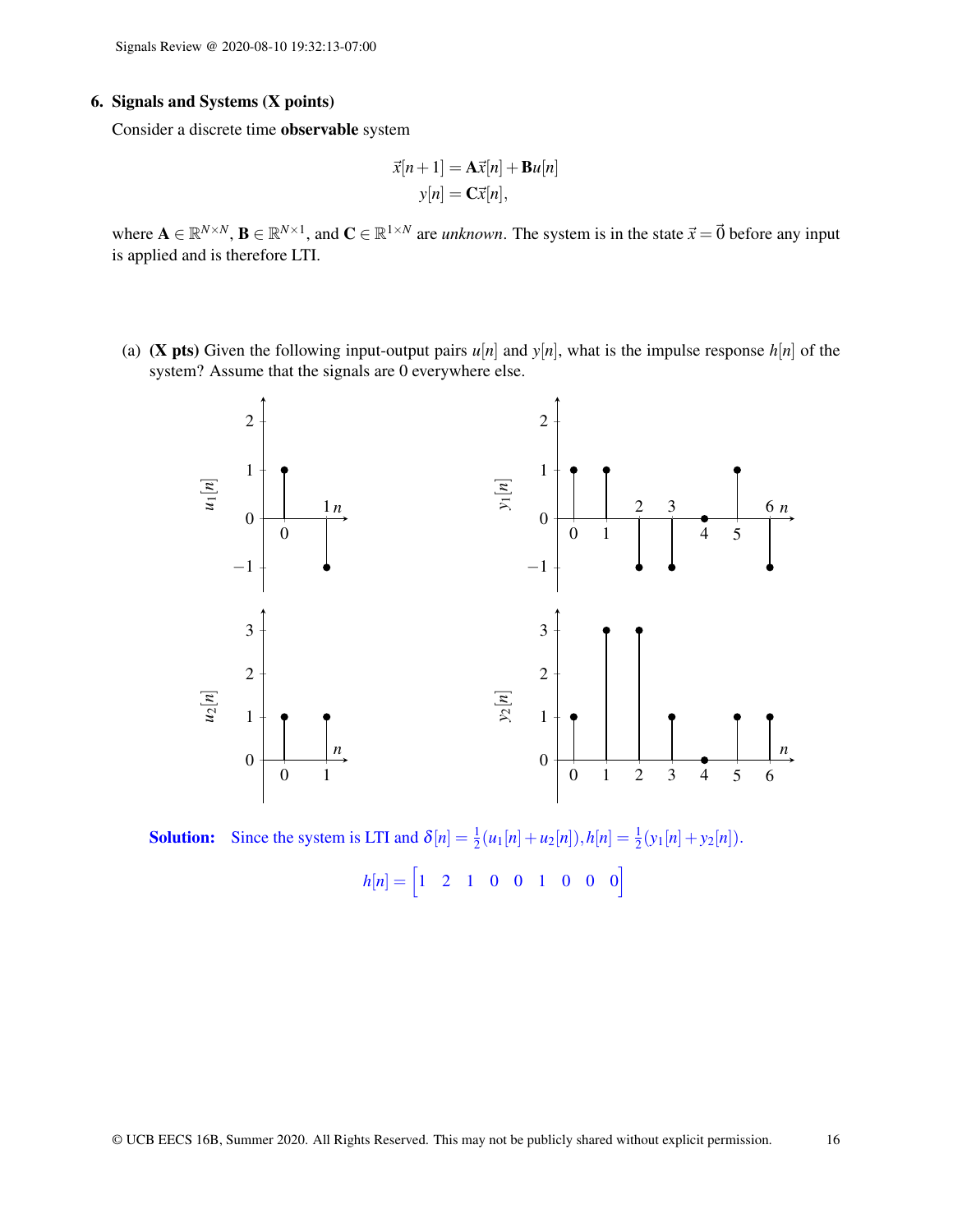(b) (X pts) Is the system BIBO stable?

Solution: An LTI System is BIBO Stable iff

$$
\sum_{n=-\infty}^{\infty} |h[n]| < \infty
$$

In our case, the sum is equal to 5 so the system must be stable.

(c) (**X** pts) Given the unit step input  $u[n] = \begin{cases} 1, & n \ge 0 \\ 0, & n \ge 0 \end{cases}$  $0, \quad n < 0$ , the system's output eventually reaches a steady state value. At what time step does the output reach the steady state value and what is the steady state value of the output?

**Solution:** If we compute the convolution  $(u * h)[n]$ , we get the following result



The steady state is  $y = 5$  and the output reaches it at time  $n = 5$ .